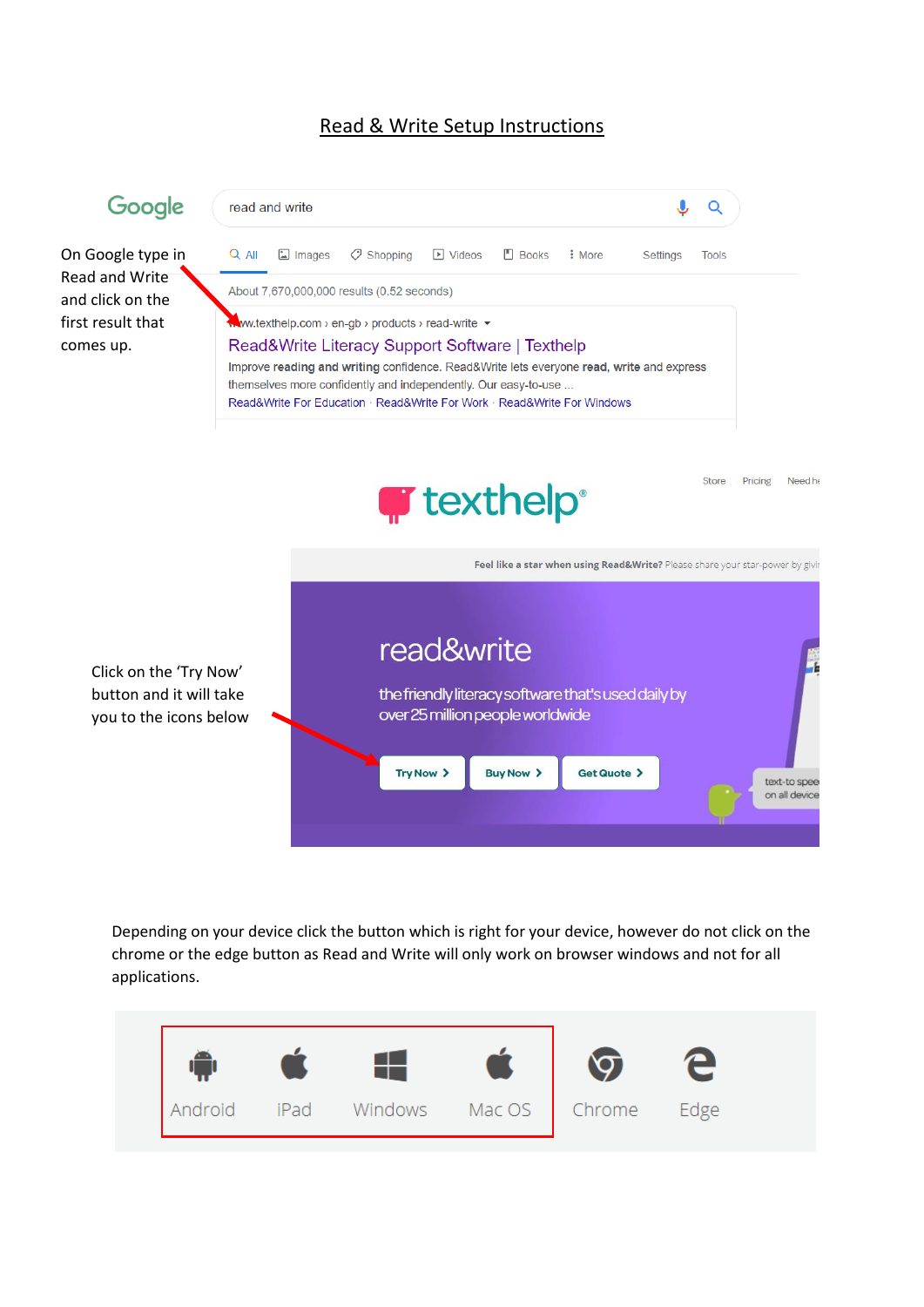

A drop-down bow will appear asking what country you would like to download Read and Write in, click the 'UK' option, it should be the first one to appear. It will begin downloading immediately in your browser.

 $\times$ 

rw read&write

## Hi, almost ready to install

By clicking the "Accept and Install" button, I acknowledge that I accept the User terms and Privacy Policy for Texthelp

**Accept and Install** 

If using a PC it will ask for permission changes, click 'yes' and then the installation wizard will begin, click 'Next' and it will come up with this box.

For tablets it may be different.



碍

This icon will appear on your desktop or screen.

Click on it to open Read and Write



This icon will appear at the top of your screen, click on it to make the toolbar appear.

Read&Write read&write G **Sign in with Google** Æ **Sign in with Microsoft** Show More v **Or** My Workplace email  $\bf \nabla$ Why do we need this?  $\blacktriangleright$ 

This box will appear, click on the red box and it will redirect you to a browser window to confirm you are a Holyrood student.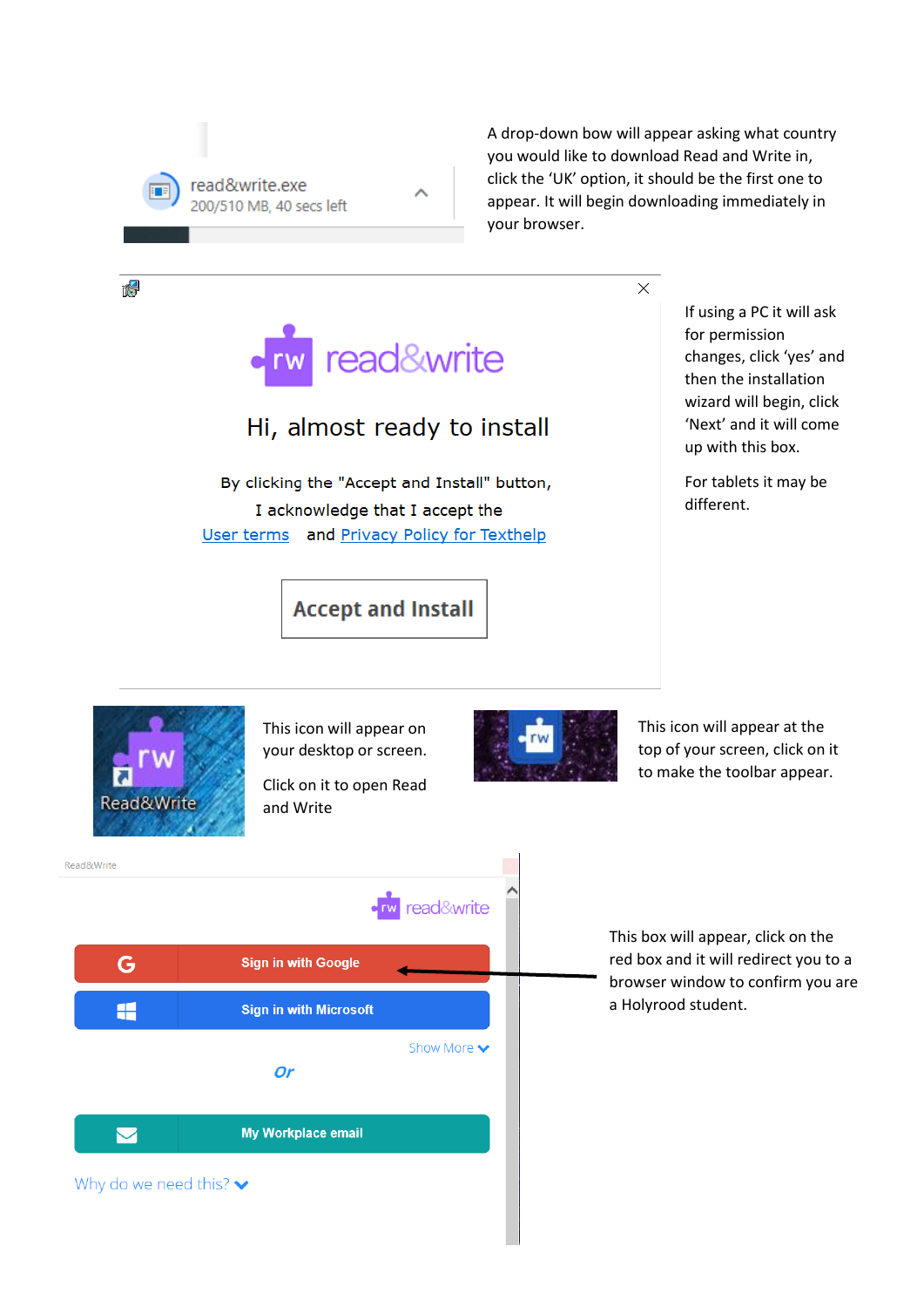

It will ask you to login with a google account, if you already have a google account linked to your tablet or PC click 'add another' as you need your Holyrood login.

Use your school login you usually use for the PC. Usually a number or your surname and a number.



It will take you to the RM Unify login page, enter the same email address again, and the password you use to login to the computer at school.

Click confirm on the next screen and Read and Write is set up for you to use.

## Thanks for signing in, you're all set to start using Read&Write!